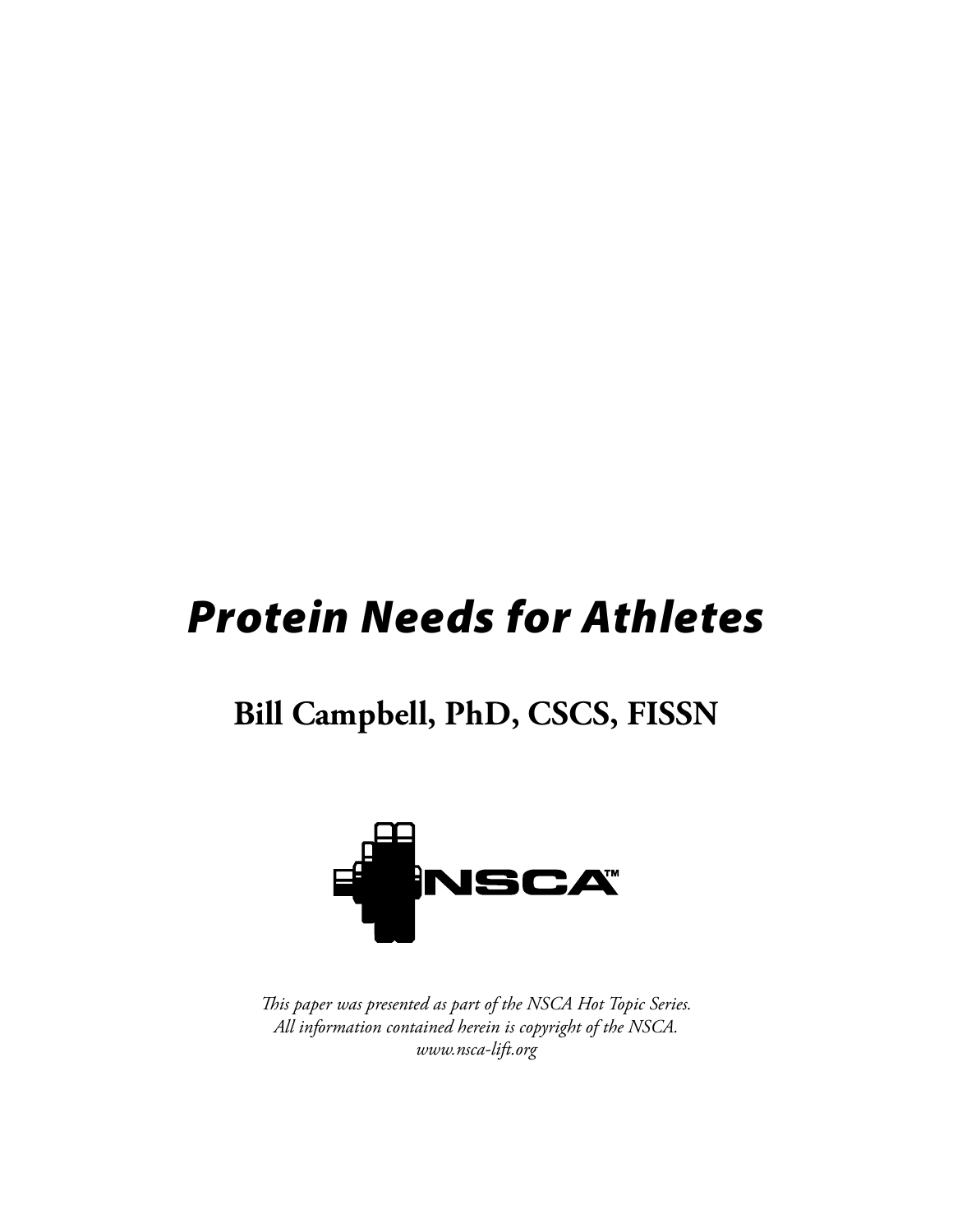### **Introduction**

How much protein do athletes need on a daily basis? What sources of protein are the best? Are the times that protein is ingested important for gaining lean muscle mass and strength? These are the most pertinent questions that athletes, coaches, and trainers ask on a consistent basis in relation to protein intake. While carbohydrates are the key nutrient for fueling intense training, protein is the key nutrient for maximizing training adaptations (i.e., maintaining and improving muscular strength, endurance, and power) (2, 3). In addition to facilitating training adaptations, proteins are essential components of muscle, cell membranes, hormones, antibodies, enzymes, and many other body tissues and components. The following article will discuss protein needs, sources of dietary protein, and the relatively new science of protein timing as it applies to athletic populations.

#### **Protein Needs**

Protein ingestion is associated with the following functions (2, 6, 7, 10, 13, 14, 21):

- Increased rates of protein synthesis
- Increased lean muscle mass accretion
- Improved strength
- Improved recovery from exercise
- Improved immunity
- • Decreased musculoskeletal injuries

The health and performance of an athlete is directly related to each of these factors. Therefore, the fact that athletes need dietary protein is not the question, but rather, the pertinent question is related to the quantity of protein that should be ingested on a daily basis for athletes training at a high intensity (such as those engaging in sport-specific practices and resistance exercise programs which can easily accumulate to over 10 hours of intense activity on a weekly basis). The adequacy of dietary protein intake is typically assessed using the nitrogen balance technique. Nitrogen balance is a laboratory technique by which both consumption and excretion of all nitrogen is quantified and the net difference calculated. The amount of protein necessary to elicit balance (when intake equals excretion) is thought to be the dietary requirement (16).

Currently, the RDA for protein in healthy adults is 0.8 g/kg body weight per day (11). The purpose of this recommendation was to account for individual differences in protein metabolism, variations in the biological value of protein, and nitrogen losses in the urine and feces. However, many factors should be considered when determining an optimal amount of dietary protein for training athletes, such as (1):

- Protein quality
- Energy intake
- Carbohydrate intake
- Mode and intensity of exercise
- Timing of protein intake

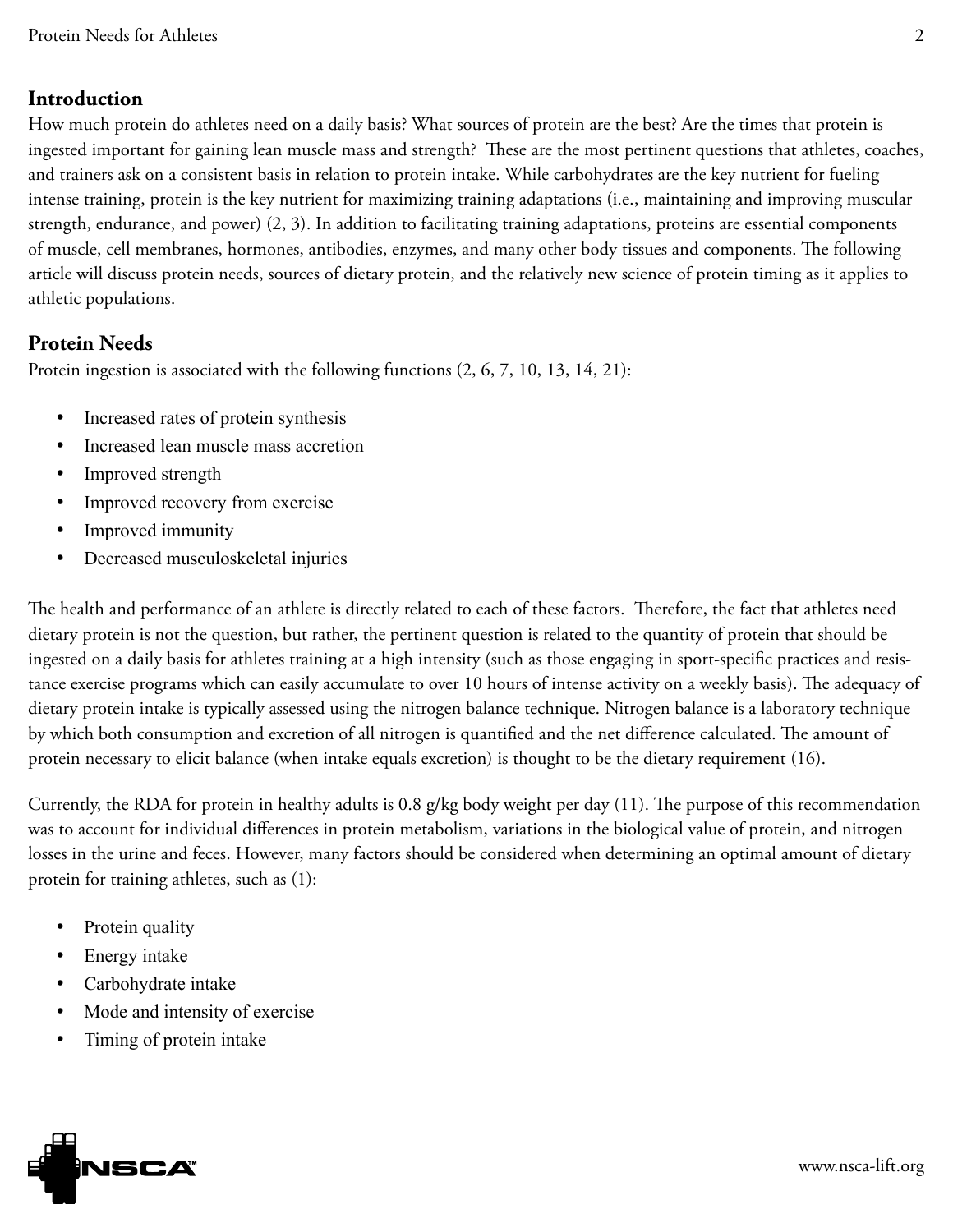The current recommended level of protein intake (0.8 g/kg/day) is estimated to be sufficient to meet the needs of nearly all (97.5%) healthy men and women age 19 years and older. This amount of protein intake may be appropriate for nonathletes, but it is likely not sufficient to offset the oxidation of protein/amino acids during exercise training (approximately 1 – 5% of the total energy cost of exercise) nor is it sufficient to provide substrate for lean tissue accretion or for the repair of exercise induced muscle damage (12, 22). In fact, some of the leading research organizations serving athletes have published recommendations that exceed the 0.8 g/kg/day threshold (1, 12, 20).

The National Strength and Conditioning Association recommends athletes consume 1.5 to 2.0 g/kg of body weight of protein to ensure adequate protein intake (20). Athletes involved in moderate amounts of intense training (2 – 3 times per week for 30 – 45 minutes per session) should consume levels at the lower end of this range (110 – 130 grams/day for a 75kg athlete) while athletes involved in high volume intense training should consume levels at the upper end of this range (130 – 150 grams/day for a 75kg athlete) (1). There has not been an abundance of scientific studies investigating the optimal amount of dietary protein intakes for athletes. Of the few well-controlled studies that exist, there is a consistent observation that 0.8 g//kg of body weight is not sufficient for supporting whole body protein synthesis or inducing a positive net protein balance (8, 9, 17 – 19, 23).

#### **Sources**

As mentioned above, protein quality is one of the primary factors to consider when considering which types of protein to ingest. When looking at the quality of a protein, the amino acid composition of a protein must be considered. Proteins are primarily classified as complete or incomplete depending on whether or not the protein contains adequate amounts of the essential amino acids. Of the twenty amino acids used to make proteins (skeletal muscle proteins, antibodies, hormones, enzymes, etc.) in the body, eleven are considered nonessential, meaning that the body is able to adequately synthesize them, and 9 are essential, meaning that the body is unable to adequately synthesize them. These essential amino acids, therefore, must be supplied through the diet.

The quality of protein depends on the level at which it provides the essential amino acids needed for overall body health, maintenance, and growth. Animal proteins, such as eggs, cheese, milk, meat, and fish, are considered high-quality, or complete, proteins because they provide sufficient amounts of the essential amino acids in addition to the nonessential amino acids. Plant proteins, such as grain, nuts, corn, and vegetables are lower-quality proteins because many plant proteins lack one or more of the essential amino acids, even though they may contain all of the nonessential amino acids.

An internationally used method known as the protein digestibility corrected amino acids score (PDCAAS) is recognized as the best method of comparing proteins for humans (4). A protein with a PDCAAS of 1.0 indicates that the protein exceeds the essential amino acid requirements of the body and is therefore an excellent source of protein. This method of determining protein quality reveals that soy, egg, and milk proteins (casein and whey) are classified as high-quality proteins. Because these sources of proteins are of the highest quality, it is recommended that athletes consume a majority of their protein from these sources. An attempt should be made to obtain protein requirements from whole foods, but supplemental protein is a safe and convenient method of ingesting high quality dietary protein.

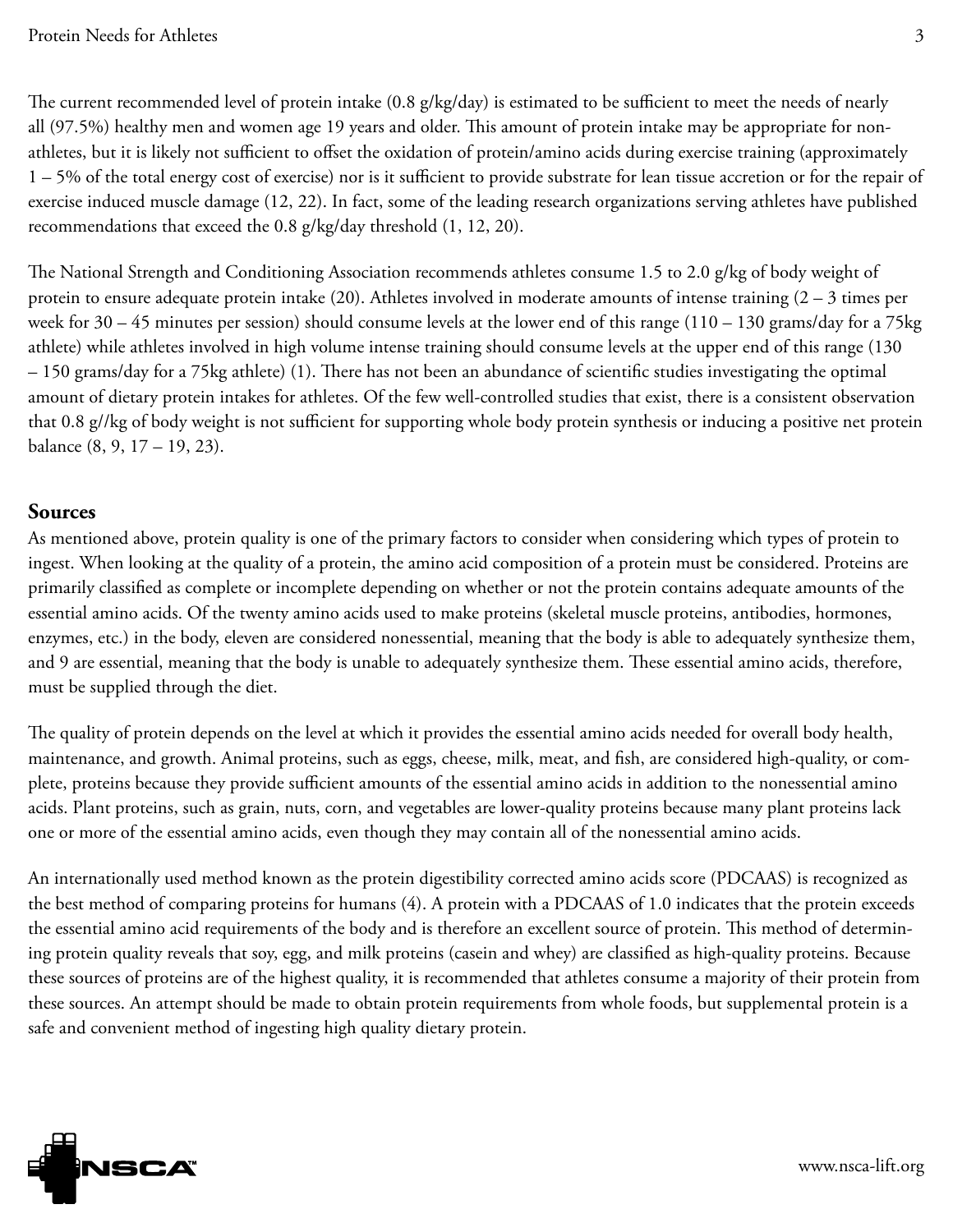## **Table 1. Classification of Amino Acids**

| <b>Essential Amino Acids</b> | <b>Non-Essential Amino Acids</b> |
|------------------------------|----------------------------------|
| Histidine*                   | Alanine                          |
| Isoleucine                   | Arginine*                        |
| Leucine                      | Asparagine                       |
| Lysine                       | Aspartic Acid                    |
| Methionine                   | Cysteine                         |
| Phenylalanine                | Cystine                          |
| Threonine                    | Glutamic Acid                    |
| Tryptophan                   | Glutamine                        |
| Valine                       | Glycine                          |
|                              | Proline                          |
|                              | Serine                           |
|                              | Tyrosine                         |

*\* Essential in certain cases*

#### **Protein Timing**

Over the past 10 – 15 years, there has been a growing body of scientific literature that has consistently demonstrated the importance of ingesting protein soon after resistance exercise in order to maximize protein synthesis rates and lean mass (3, 5, 24 – 26). In a study conducted on United States Marines during basic military training, a post-exercise protein supplement was compared to a non-protein containing supplement (7). At the end of the 54-day trial, researchers reported that the recruits ingesting the protein supplement had an average of 33% fewer total medical visits, including 28% less visits due to bacterial or viral infections, 37% less orthopedic related visits, and 83% less visits due to heat exhaustion. In addition, post-exercise muscle soreness was significantly reduced in subjects ingesting protein when compared to the control groups. It is important to note that most of the scientific investigations have studied protein intake in beverage form rather than in whole food form. Protein digestion and absorption are more rapid in the liquid state. For these digestive reasons and for applying the data that is in the published literature, it is recommended that athletes ingest their protein in beverage form, if possible.

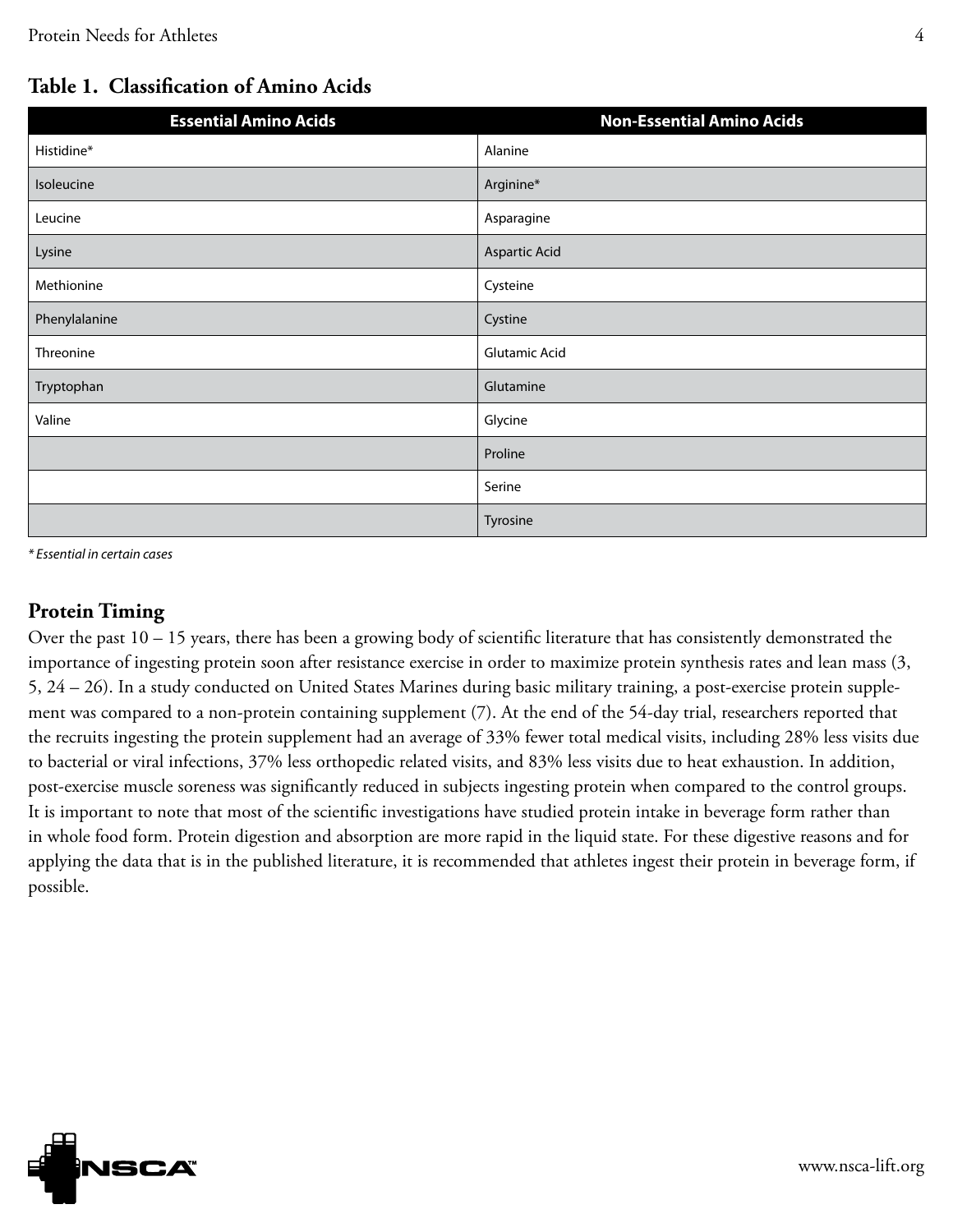#### **Summary**

Protein intake for athletes continues to be an area of active research. The amount and type of protein intake is continually debated by athletes, nutritionists, trainers and coaches. The National Strength and Conditioning Association recommends athletes ingest between 1.5 to 2.0 g/kg of body weight of protein on a daily basis. The exact amount of protein intake is influenced by many factors, including total energy intake, protein quality, carbohydrate intake, mode and intensity of training, and the timing of the protein intake. The types of protein that athletes should attempt to derive their intakes are complete, high-quality proteins. These types of proteins are found in animal proteins (chicken, egg, beef, fish). The proteins found in milk (whey and casein) are two of the most scientifically studied proteins in supplemental form and are of the highest quality. Lastly, the timing of protein intake is also an important consideration for the athlete. Athletes should attempt to ingest high-quality proteins in liquid form as soon as possible following training and/or competition.

#### **References**

- 1.Campbell B, Kreider RB, Ziegenfuss T, La Bounty P, Roberts M, Burke D, Landis J, Lopez H, Antonio J. International Society of Sports Nutrition position stand: protein and exercise. *Journal of the International Society of Sports Nutrition*, 26,4:8. 2007.
- 2.Cribb PJ, Williams AD, Carey MF, and Hayes A. The effect of whey isolate and resistance training on strength, body composition, and plasma glutamine. *International Journal of Sport Nutrition and Exercise Metabolism*, 16(5):494 – 509. 2006.
- 3.Cribb PJ, Williams AD, Stathis CG, Carey MF, Hayes A: Effects of whey isolate, creatine, and resistance training on muscle hypertrophy. *Medicine and Science in Sports and Exercise*, 39(2):298 – 307. 2007.
- 4.Darragh AJ and Hodgkinson SM. Quantifying the digestibility of dietary protein. *Journal of Nutrition*, 130:1850S 1856S. 2000.
- 5. Esmarck B, Andersen JL, Olsen S, Richter EA, Mizuno M, Kjaer M: Timing of postexercise protein intake is important for muscle hypertrophy with resistance training in elderly humans. *Journal of Physiology*, 535(Pt 1):301 – 311. 2001.
- 6. Etheridge T, Philp A, Watt PW. A single protein meal increases recovery of muscle function following an acute eccentric exercise bout. *Applied Physiology, Nutrition, and Metabolism*, 33(3):483 – 8. 2008.
- 7. Flakoll PJ, Judy T, Flinn K, Carr C, Flinn S. Postexercise protein supplementation improves health and muscle soreness during basic military training in Marine recruits. *Journal of Applied Physiology*, 96(3):951 – 6. 2004.
- 8. Forslund AH, El-Khoury AE, Olsson RM, Sjodin AM, Hambraeus L, Young VR. Effect of protein intake and physical activity on 24-h pattern and rate of macronutrient utilization. *American Journal of Physiology*, 276(5 Pt 1):E964 – 76. 1999.
- 9. Friedman JE and Lemon PW. Effect of chronic endurance exercise on retention of dietary protein. *International Journal of Sports Medicine*, 10(2):118 – 123. 1989.

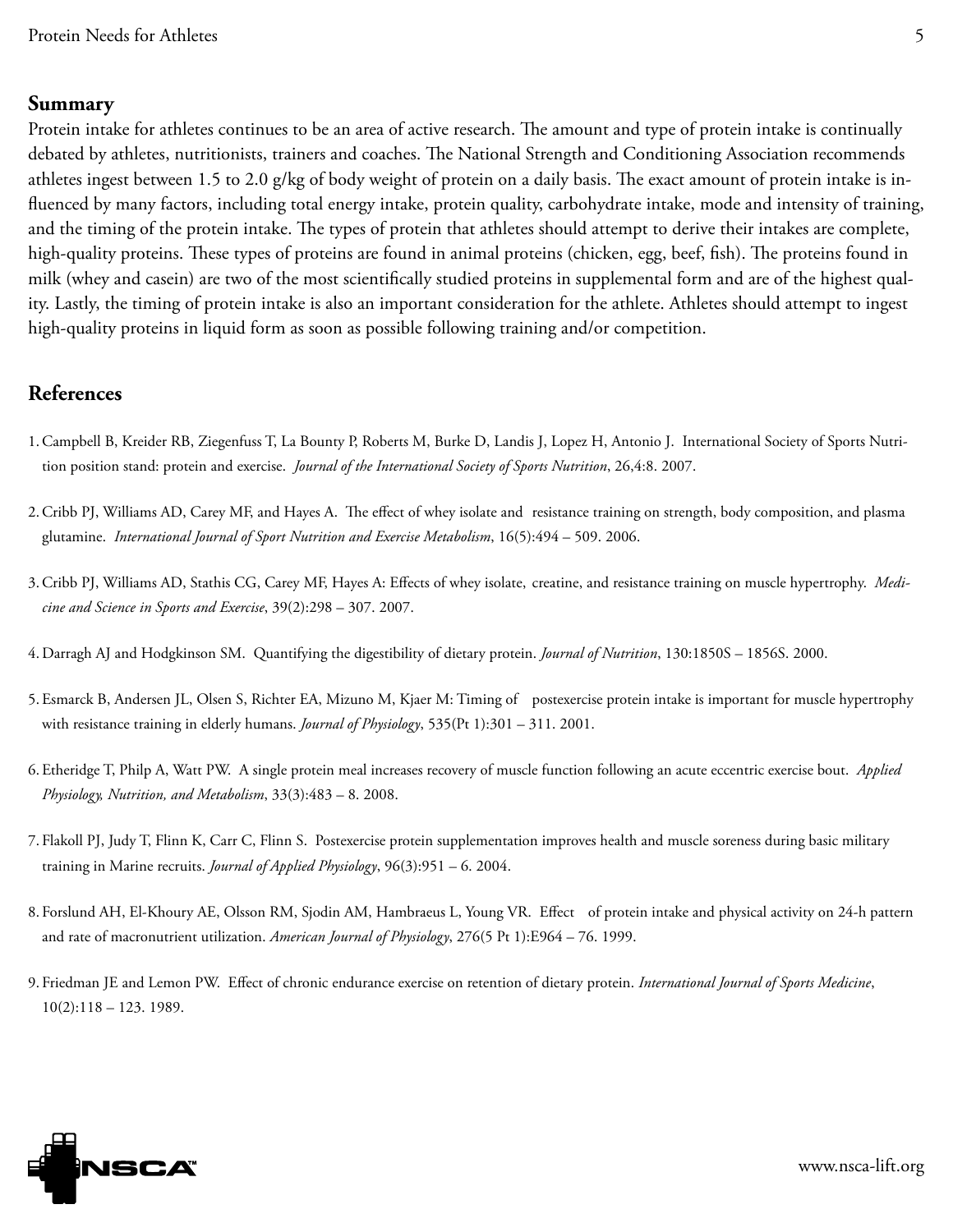- 10. Holm L, Olesen JL, Matsumoto K, Doi T, Mizuno M, Alsted TJ, Mackey AL, Schwarz P, Kjaer M. Protein-containing nutrient supplementation following strength training enhances the effect on muscle mass, strength, and bone formation in postmenopausal women. *Journal of Applied Physiology*, 105(1):274 – 81. 2008.
- 11. Institute of Medicine of the National Academies: Dietary reference intakes for energy, carbohydrate, fiber, fat, fatty acids, cholesterol, protein, and amino acids (macronutrients). Washington, DC , National Academies Press. 2002.
- 12. Joint Position Statement: nutrition and athletic performance. American College of Sports Medicine, American Dietetic Association, and Dietitians of Canada. *Medicine and Science in Sports and Exercise*, 32(12):2130 – 2145. 2000.
- 13. Kerksick CM, Rasmussen CJ, Lancaster SL, Magu B, Smith P, Melton C, Greenwood M, Almada AL, Earnest CP, Kreider RB. The effects of protein and amino acid supplementation on performance and training adaptations during ten weeks of resistance training. J*ournal of Strength and Conditioning Research*, 20(3):643 – 53. 2006.
- 14. Koopman R, Wagenmakers AJ, Manders RJ, Zorenc AH, Senden JM, Gorselink M, Keizer HA, van Loon LJ. Combined ingestion of protein and free leucine with carbohydrate increases postexercise muscle protein synthesis in vivo in male subjects. *American Journal of Physiology, Endocrinology and Metabolism*, 288(4):E645 – 53. 2005.
- 15. Kreider, RB, Leutholtz B, Katch FI, Katch VL. Exercise and sport nutrition: Principles, promises, science, and recommendations. Santa Barbara, CA: Fitness Technologies Press. 2009.
- 16. Lemon P. Protein requirements for strength athletes. In Sports supplements., eds. J. Antonio, J.R. Stout, 301. Philadelphia, PA: Lippincott Williams & Wilkins. 2001.
- 17. Lemon PW, Tarnopolsky MA, MacDougall JD, Atkinson SA: Protein requirements and muscle mass/strength changes during intensive training in novice bodybuilders. *Journal of Applied Physiology*, 73(2):767 – 775. 1992.
- 18. Meredith CN, Zackin MJ, Frontera WR, Evans WJ: Dietary protein requirements and body protein metabolism in endurance trained men. *Journal of Applied Physiology*, 66(6):2850 – 2856. 1989.
- 19. Phillips SM, Atkinson SA, Tarnopolsky MA, MacDougall JD: Gender differences in leucine kinetics and nitrogen balance in endurance athletes. *Journal of Applied Physiology*, 75(5):2134 – 2141. 1993.
- 20. Reimers K. Nutritional Factors in Health and Performance. In: Essentials of Strength Training and Conditioning, Baechle TR and Earle RW, eds. Human Kinetics, pg. 208. 2008.
- 21. Tang JE, Phillips SM. Maximizing muscle protein anabolism: the role of protein quality. Current Opinion in Clinical Nutrition and Metabolic Care,  $12(1):66 - 71$ . 2009.
- 22. Tarnopolsky M: Protein requirements for endurance athletes. *Nutrition*, 20(7-8):662 668, 2004.